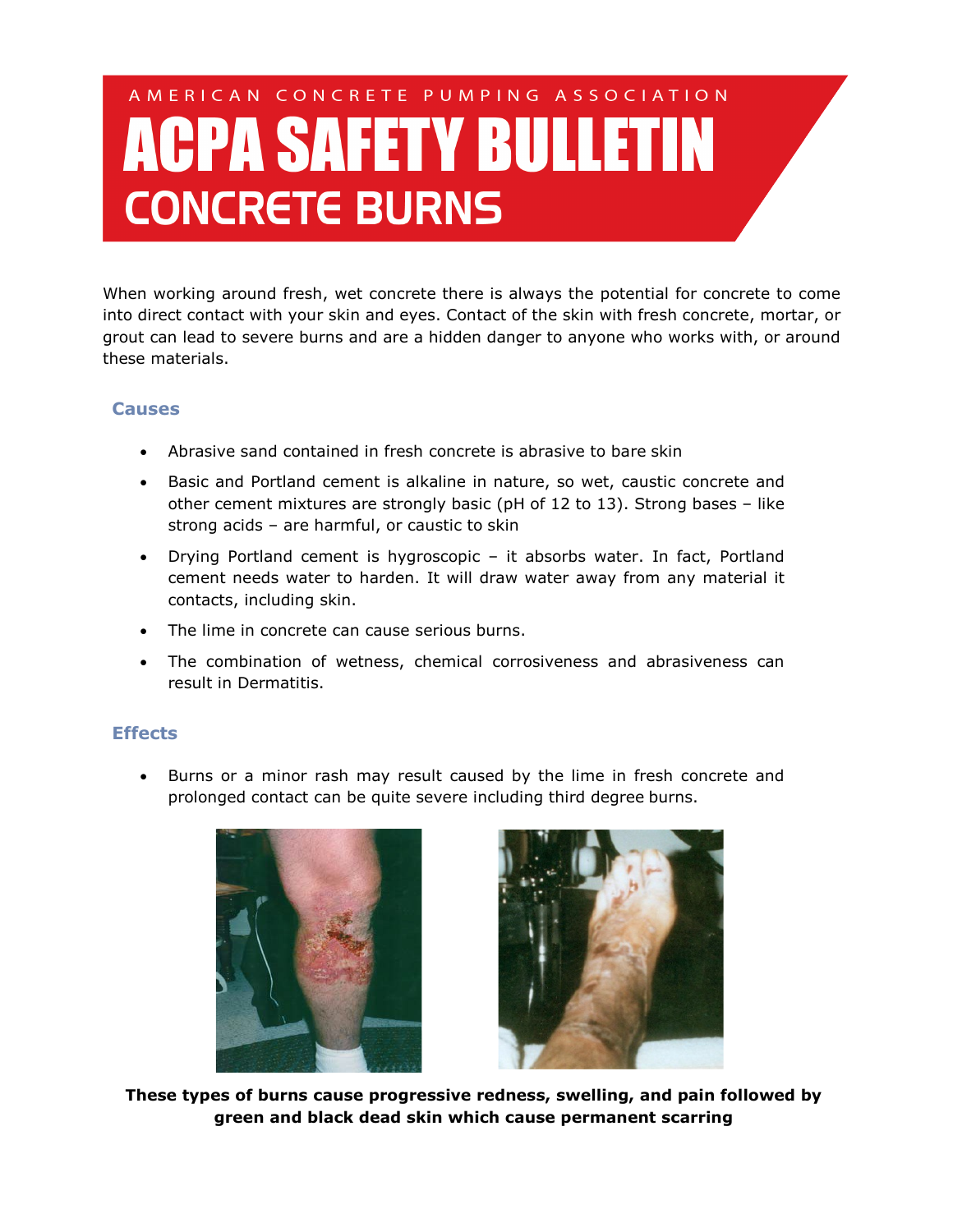Irritant or contact dermatitis can result from the combination of wetness, chemical corrosiveness and the abrasiveness of concrete. Allergic dermatitis can result when operators become sensitized to the chromium salts in cement or some other additives.



**Workers who don't use PPE are exposed daily to even mildly irritating substances and are likely to develop serious skin problems such as irritant dermatitis**

• Eye damage from chemical burns can be very serious causing the alkaline to gradually damage the inside of your eyelids or your eyes.



#### **Exposure to a chemical that has alkali substances such as cement could cause these eye injuries**

### **Protect Yourself**

Safe work practices must always be employed to protect yourself and others from any hazards caused by working with wet concrete.

• Always wear appropriate Personal Protective Equipment (PPE). Especially proper eye wear. Concrete being pumped, dumped or poured from the back of a concrete truck is subject to splattering.

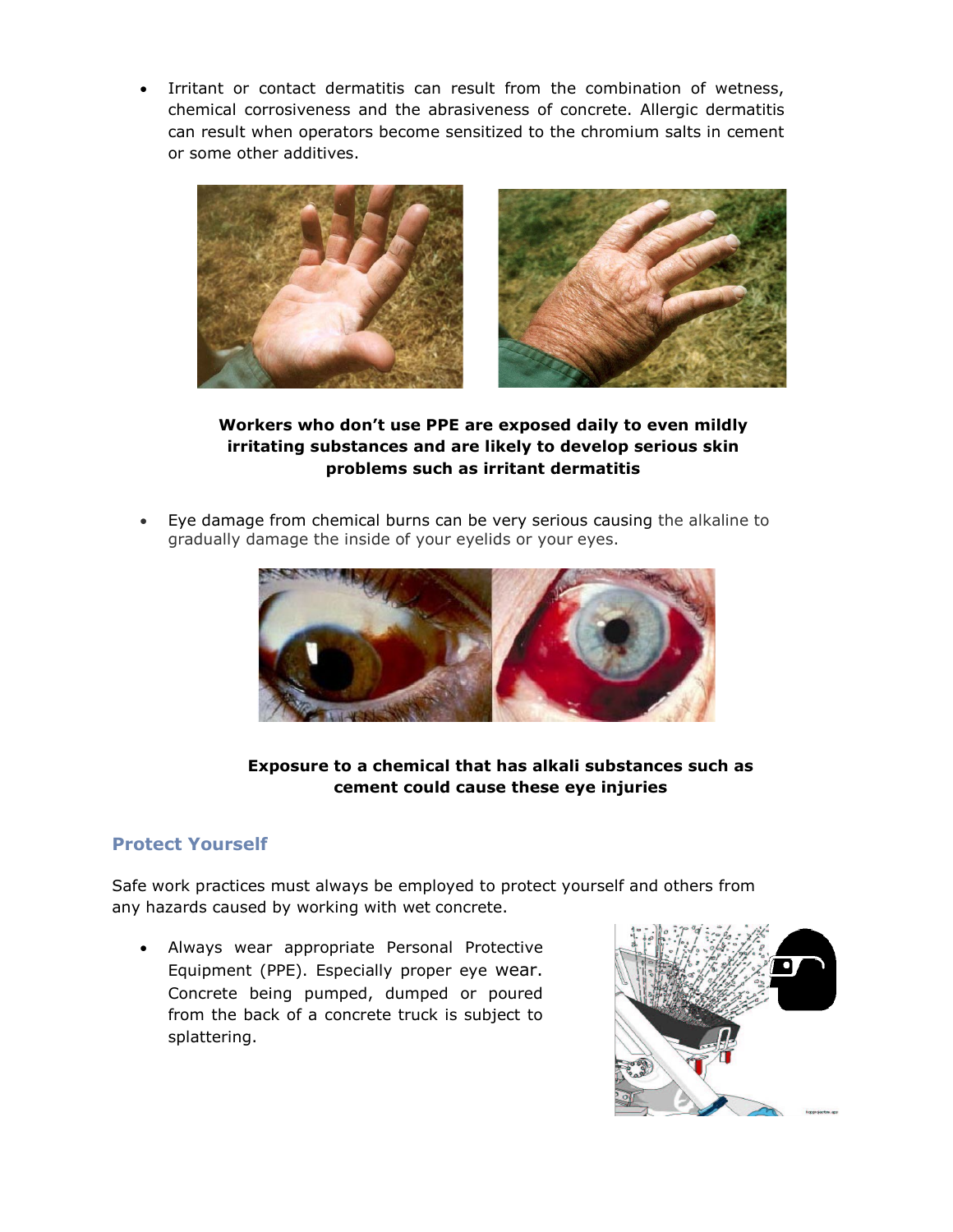- Wear waterproof gloves when handling or placing concrete.
- Avoid getting wet concrete inside your gloves or boots.
- Wear a long sleeve shirt and full length pants.
- Wear rubber boots when standing in concrete.
- Clothing worn to protect from fresh concrete should not be allowed to become saturated with the moisture from the concrete because saturated clothing can transmit alkaline or hygroscopic effects to the skin.



## **ALWAYS WEAR PROTECTIVE CLOTHING AND EYEWEAR WHEN WORKING WITH FRESH, WET CONCRETE**

#### **First Aid**

The first few minutes after contact with an alkaline substance are the most important in managing the burn, once the alkaline penetrates the skin it progressively kills tissue even though you think nothing is there.

- If fresh concrete comes into contact with your skin immediately flush skin with cool, clean water – seek medical advice is irritation persists.
- For deep burns or large affected skin areas, seek medical attention immediately.
- A recent study published in the official journal of the *American Society of Plastic Surgeons* (ASPS) by Dr S. Milner released in April 2003 shows that common "Household Vinegar" can minimize Alkaline Burn Injuries. The area should initially be cleansed with clean water and then apply the vinegar which helps neutralize the substance 15 minutes faster than water alone.